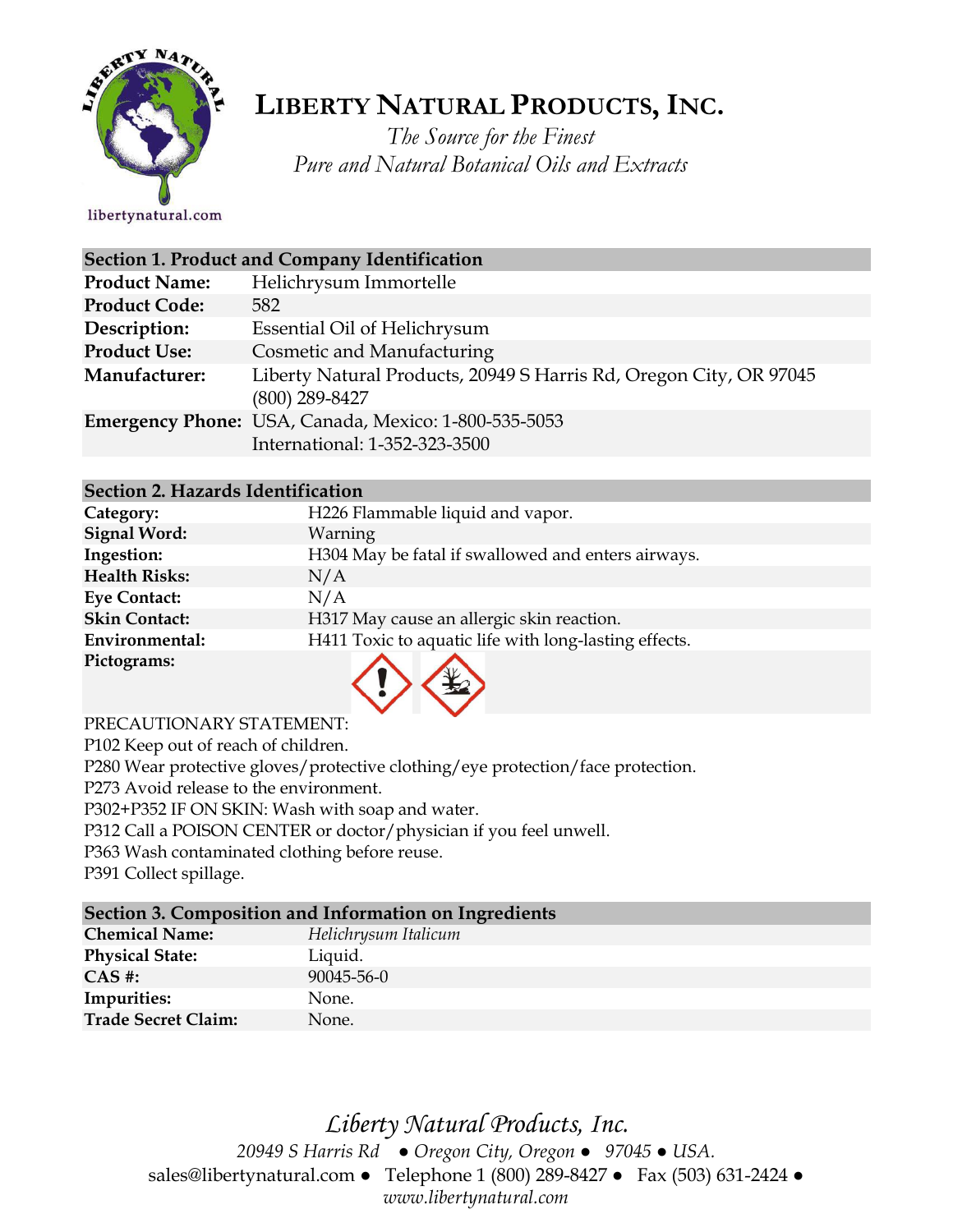| <b>Section 4. First Aid Measures</b> |                                                                                                                                                                                           |  |
|--------------------------------------|-------------------------------------------------------------------------------------------------------------------------------------------------------------------------------------------|--|
| Eyes:                                | Rinse cautiously with water for several minutes. In all cases of doubt, or<br>when symptoms persist, seek medical advice                                                                  |  |
| <b>Skin Contact:</b>                 | Rinse skin with water/shower. In case of skin irritation, consult a<br>physician.                                                                                                         |  |
| Inhalation:                          | Provide fresh air. In all cases of doubt, or when symptoms persist, seek<br>medical advice                                                                                                |  |
| Ingestion in excess:                 | Do not try to induce vomiting. Rinse mouth. Consult a doctor. Never give<br>anything by mouth to a person who is unconscious or having<br>convulsions. Seek medical assistance as needed. |  |
| <b>Emergency Care:</b>               | Contact local emergency provider. For non-emergency, contact primary<br>care provider.                                                                                                    |  |
| PPE:                                 | Gloves, lab coat or uniform, safety glasses, eyewash, safety shower.                                                                                                                      |  |

| <b>Section 5. Fire-Fighting Measures</b>     |                                                    |                                                                                                                                                                                     |
|----------------------------------------------|----------------------------------------------------|-------------------------------------------------------------------------------------------------------------------------------------------------------------------------------------|
| Flammability:                                | Flammable.                                         |                                                                                                                                                                                     |
| <b>Extinguishing Media:</b>                  | <b>SUITABLE:</b><br>NON SUITABLE: Water.           | CO2, foam, dry chemical.                                                                                                                                                            |
| <b>Special Fire-Fighting Procedure:</b>      | distance. Wear self-contained breathing apparatus. | Do not allow firefighting water to enter drains or water<br>courses. Fight fire with normal precautions from a reasonable                                                           |
| <b>Unusual Fire and Explosion Hazards:</b>   | launder of fabrics exposed to oils.                | Essential and vegetable oils have the potential to self-heat and<br>contribute to spontaneous combustion when present on<br>fabrics. Caution should be exercised in the storage and |
| <b>PPE</b> and Precautions for Firefighters: |                                                    | May produce toxic fumes of carbon monoxide if burning.                                                                                                                              |

| <b>Section 6. Accidental Release Measures</b> |                                                                                                                                                                                       |
|-----------------------------------------------|---------------------------------------------------------------------------------------------------------------------------------------------------------------------------------------|
| <b>Personal Precautions:</b>                  | Avoid all contact with eyes and mucous membranes by wearing goggles,<br>protective clothing, vapor respirator, boots, gloves, and or self-contained<br>breathing apparatus.           |
|                                               | <b>Environmental Precautions:</b> Keep away from drains, surface and ground water. Retain contaminated<br>washing water and dispose it. Explosive properties.                         |
| Containment:                                  | Absorb with clay, sand, or other non-combustible material. Prevent entry<br>into waterways, sewers, and confined areas.                                                               |
| Clean Up:                                     | Absorb with liquid-binding material (e.g. sand, diatomaceous earth, acid-<br>or universal binding agents). Place in appropriate containers for disposal.<br>Ventilate affected areas. |

| Section 7. Handling and Storage |                                                                                                                                                                                                                            |  |
|---------------------------------|----------------------------------------------------------------------------------------------------------------------------------------------------------------------------------------------------------------------------|--|
| <b>Handling Precautions:</b>    | Keep away from sources of ignition - No smoking. Take precautionary<br>measures against static discharge. Wash hands before breaks and after<br>work. Keep away from food, drink and animals. When using, do not<br>smoke. |  |
| <b>Storage Precautions:</b>     | Store in sealed container, keep container closed after using.<br>Recommended storage temperature: 15 - 25°C.                                                                                                               |  |
| Other:                          | See Section 8                                                                                                                                                                                                              |  |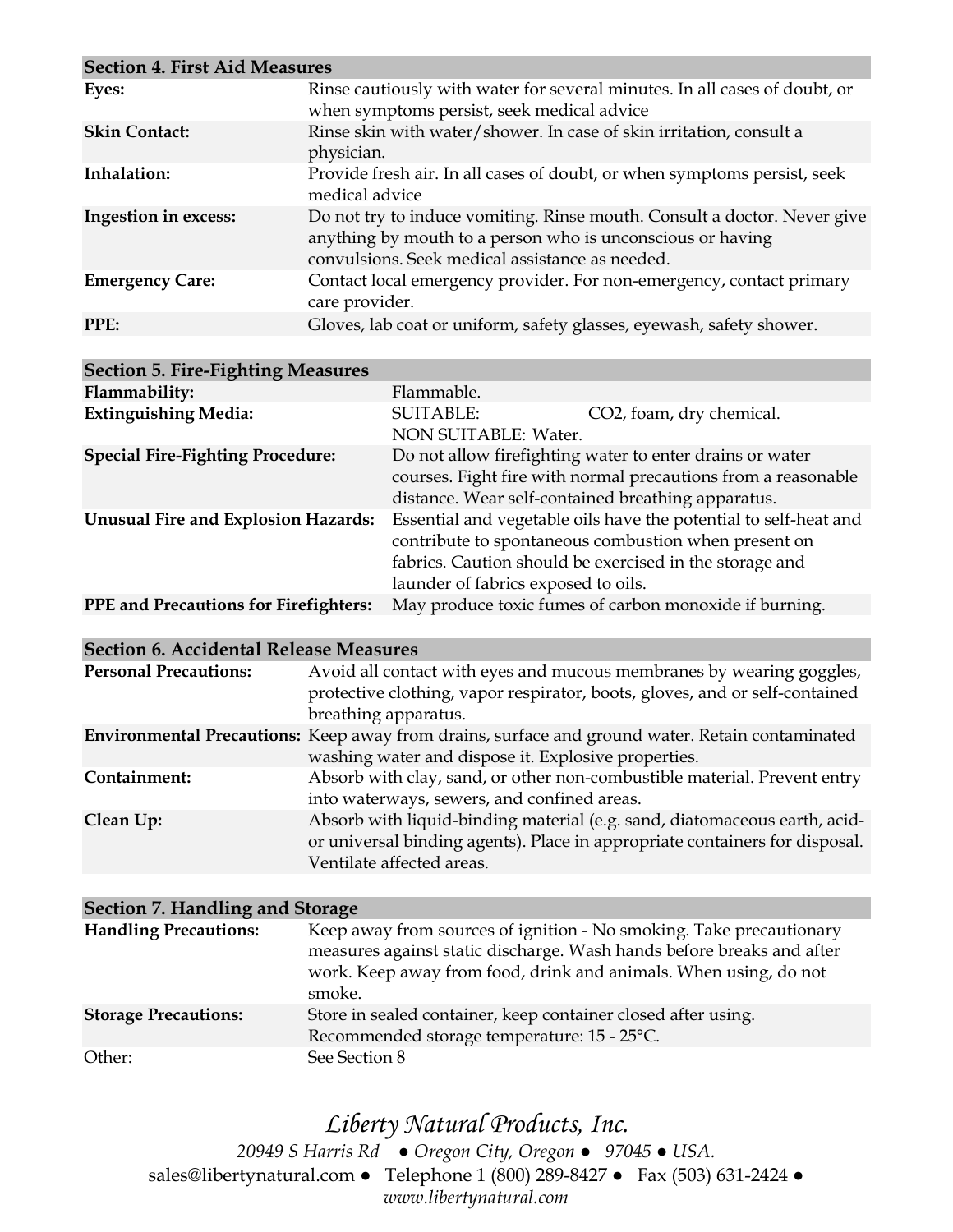#### **Section 8. Exposure Controls/Personal Protection**

| $\sim$ control of Exposure Controls and Choman Trotection |                                                    |                                                                        |
|-----------------------------------------------------------|----------------------------------------------------|------------------------------------------------------------------------|
| <b>Engineering Controls:</b>                              |                                                    | Technical measures and the application of suitable work processes have |
|                                                           | priority over personal protection equipment.       |                                                                        |
| <b>Respiratory Protection:</b>                            |                                                    | If technical exhaust or ventilation measures are not possible or       |
|                                                           | insufficient, respiratory protection must be worn. |                                                                        |
| <b>Hand Protection:</b>                                   |                                                    | Plastic or synthetic rubber impermeable gloves. Use solvent and acid   |
|                                                           | resistant protection gloves.                       |                                                                        |
| <b>Eye Protection:</b>                                    | Goggles giving complete protection to eyes.        |                                                                        |
| <b>Skin and Body Protection:</b>                          | Clothes for chemical protection to avoid contact.  |                                                                        |
| Ingestion:                                                | Do not eat, drink and smoke while using.           |                                                                        |
| <b>Industrial Hygiene:</b>                                |                                                    | Provide ventilation of the work place to reduce concentrations of the  |
|                                                           |                                                    | vapor and product. Use good industrial hygiene practices.              |
| <b>OSHA Permissible Exposure Limits (PELs):</b>           |                                                    | >480 minutes (permeation: level 6)                                     |
| <b>ACGIH Threshold Limit Values:</b>                      |                                                    | N/A                                                                    |

### **Section 9. Physical and Chemical Properties**

| Appearance:                                  | Yellow red clear liquid                |  |
|----------------------------------------------|----------------------------------------|--|
| Upper/Lower Flammability: N/A                |                                        |  |
| Odor:                                        | Typical with herbaceous characteristic |  |
| <b>Vapor Pressure:</b>                       | N/A                                    |  |
| <b>Odor Threshold:</b>                       | N/A                                    |  |
| <b>Vapor Density:</b>                        | N/A                                    |  |
| pH:                                          | N/A                                    |  |
| <b>Relative Density:</b>                     | N/A                                    |  |
| <b>Melting Point:</b>                        | N/A                                    |  |
| <b>Freezing Point:</b>                       | N/A                                    |  |
| Solubility:                                  | Insoluble                              |  |
| Initial Boiling Point and Boiling Range: N/A |                                        |  |
| <b>Flash Point:</b>                          | 118.4°F / 48°C                         |  |
| <b>Evaporation Rate:</b>                     | N/A                                    |  |
| <b>Flammability Category:</b>                | N/A                                    |  |
| <b>Partition Coefficient:</b>                | N/A                                    |  |
| Auto-ignition Temperature: N/A               |                                        |  |
| Decomposition Temperature: N/A               |                                        |  |
| Viscosity:                                   | N/A                                    |  |
| <b>Specific Gravity:</b>                     | N/A                                    |  |

#### **Section 10. Stability and Reactivity**

| Stability:            | The material is stable under normal ambient and anticipated storage and |
|-----------------------|-------------------------------------------------------------------------|
|                       | handling conditions of temperature and pressure.                        |
| Avoid:                | Excessive heat.                                                         |
| Incompatibility:      | There is no additional information.                                     |
| Hazardous Byproducts: | Hazardous combustion products: see section 5.                           |
| Other:                | Temperatures more than room temperature will benefit the transfer from  |
|                       | liquid to vapor phase and formation of explosive atmospheres. Storing   |
|                       | the product in open containers will benefit the formation of peroxides  |
|                       | and derogate the quality.                                               |

## *Liberty Natural Products, Inc.*

*20949 S Harris Rd ● Oregon City, Oregon ● 97045 ● USA.*  sales@libertynatural.com *●* Telephone 1 (800) 289-8427 ● Fax (503) 631-2424 *● www.libertynatural.com*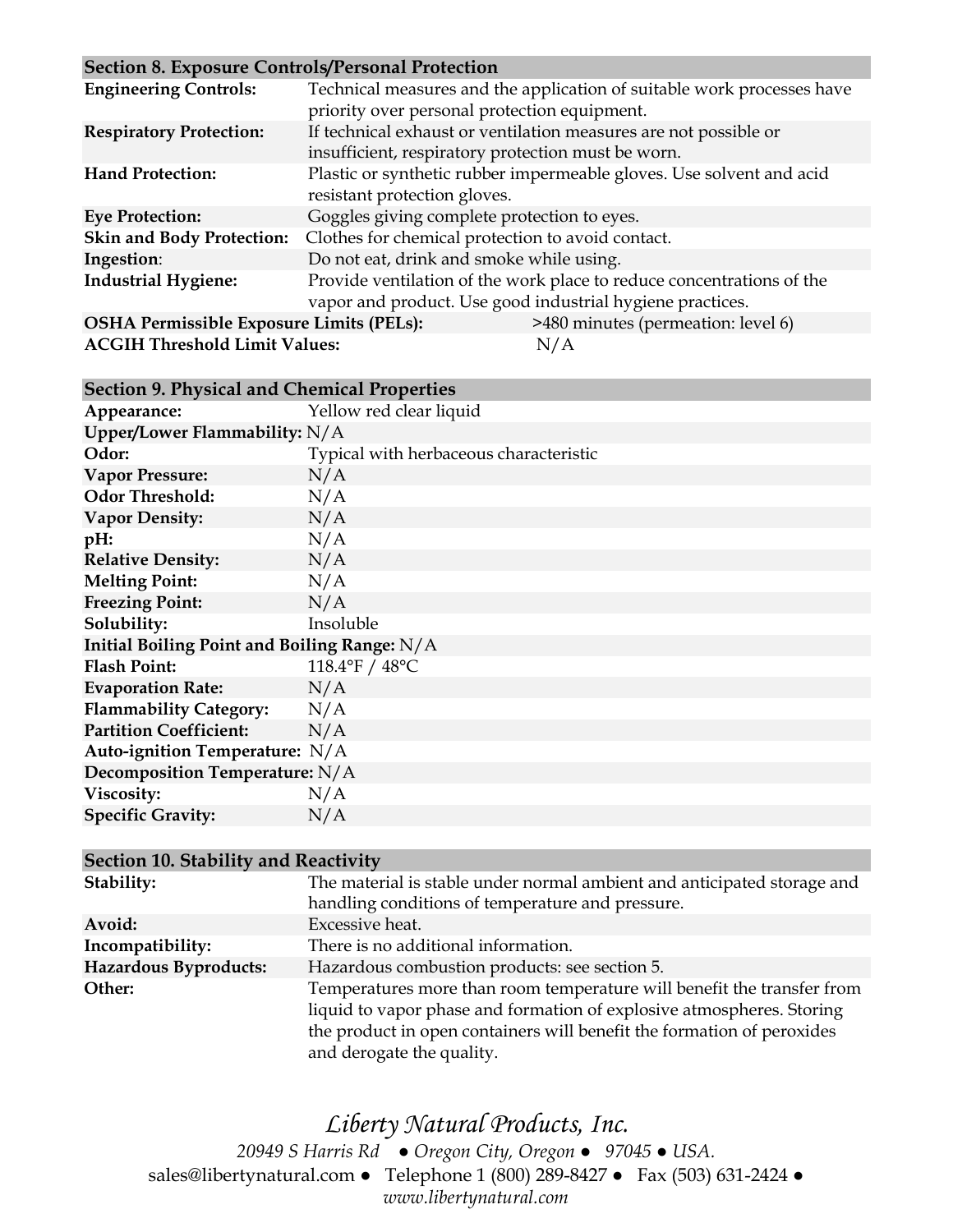| <b>Section 11. Toxicological Information</b>                      |                          |  |
|-------------------------------------------------------------------|--------------------------|--|
| Toxicological and Health Effects: Nontoxic at established levels. |                          |  |
| <b>Likely Routes of Exposure:</b>                                 | Eyes, nose, mouth, skin. |  |
| Signs and Symptoms of Exposure: N/A                               |                          |  |
| LD50 (median lethal dose):                                        | N/A                      |  |
| <b>Listed NTP Carcinogen:</b>                                     | Not available            |  |
| <b>INGESTION:</b>                                                 | N/A                      |  |
|                                                                   |                          |  |

| <b>Section 12. Ecological Information</b>              |                                                                                                                |  |
|--------------------------------------------------------|----------------------------------------------------------------------------------------------------------------|--|
| <b>TOXICITY:</b>                                       | Toxic to aquatic life with long lasting effects.                                                               |  |
| PERSISTENCE / DEGRADABILITY: No information available. |                                                                                                                |  |
|                                                        | BIOACCUMULATION POTENTIAL: May cause long-term adverse effects in the aquatic<br>environment. Marine pollutant |  |
| <b>RESULTS OF PBT AND vPvB</b>                         |                                                                                                                |  |
| <b>ASSESSMENT:</b>                                     | No information available.                                                                                      |  |
| <b>MOBILITY IN SOIL:</b>                               | No information available.                                                                                      |  |
| <b>OTHER ADVERSE EFFECTS:</b>                          | No information available.                                                                                      |  |

| <b>Section 13. Disposal Considerations</b> |                                                                                                                                                                                                       |  |
|--------------------------------------------|-------------------------------------------------------------------------------------------------------------------------------------------------------------------------------------------------------|--|
| <b>Disposal Containers:</b>                | It is a dangerous waste; only packaging which is approved (e.g. acc. to<br>ADR) may be used.                                                                                                          |  |
| <b>Waste Disposal:</b>                     | Do not empty into drains. Avoid release to the environment.                                                                                                                                           |  |
| <b>Special Considerations:</b>             | Waste shall be separated into the categories that can be handled<br>separately by the local or national waste management facilities. Please<br>consider the relevant national or regional provisions. |  |

| <b>Section 14. Transport Information</b> |                            |  |  |
|------------------------------------------|----------------------------|--|--|
| <b>UN Number:</b>                        | UN 1169                    |  |  |
| <b>UN Shipping Name:</b>                 | Extracts, Aromatic, Liquid |  |  |
| <b>Transport Hazard Class:</b>           | 3                          |  |  |
| <b>Packing Group Number:</b>             | Ш                          |  |  |
| <b>Stowage and Handling:</b>             | N/A                        |  |  |
|                                          |                            |  |  |

#### **Section 15. Regulatory Information**

**Product Regulations:** N/A

| Section 16. Other Information |          |                               |  |
|-------------------------------|----------|-------------------------------|--|
| <b>Last Revised:</b>          | 1/7/2021 | <b>Initial of Author: SAM</b> |  |

*This information is provided for documentation purposes only.*

*The complete range of conditions or methods of use are beyond our control therefore we do not assume any responsibility and expressly disclaim any liability for any use of this product. Information contained herein is believed to be true and accurate however, all statements or suggestions are made without warranty, expressed or implied, regarding accuracy of the information, the hazards connected with the use of the material or the results to be obtained from the use thereof. Compliance with all applicable federal, state, and local laws and regulations remains the responsibility of the user.*